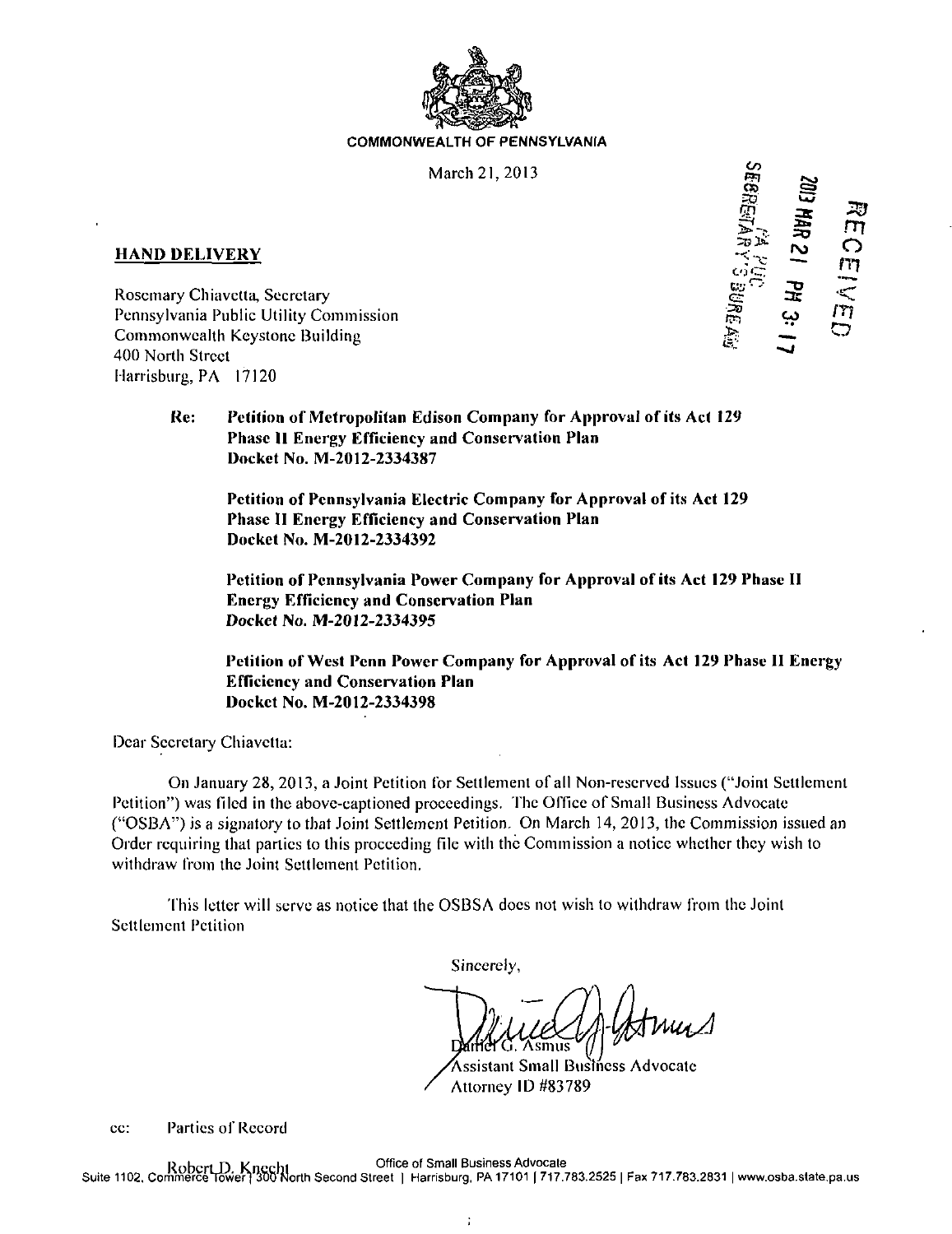## **BEFORE THE PENNSYLVANIA PUBLIC UTILITY COMMISSION**

| <b>Petition of Metropolitan Edison Company</b><br>for Approval of its Act 129 Phase II<br><b>Energy Efficiency and Conservation Plan</b> |   | Docket No. M-2012-2334387 |
|------------------------------------------------------------------------------------------------------------------------------------------|---|---------------------------|
| <b>Petition of Pennsylvania Electric Company</b>                                                                                         | ÷ |                           |
| for Approval of its Act 129 Phase II                                                                                                     |   | Docket No. M-2012-2334392 |
| <b>Energy Efficiency and Conservation Plan</b>                                                                                           |   |                           |
| Petition of Pennsylvania Power Company                                                                                                   | ÷ |                           |
| for Approval of its Act 129 Phase II                                                                                                     | ÷ | Docket No. M-2012-2334395 |
| <b>Energy Efficiency and Conservation Plan</b>                                                                                           |   |                           |
| <b>Petition of West Penn Power Company</b>                                                                                               | ٠ |                           |
| for Approval of its Act 129 Phase II                                                                                                     |   | Docket No. M-2012-2334398 |
| <b>Energy Efficiency and Conservation Plan</b>                                                                                           |   |                           |

## **CERTIFICATE OF SERVICE**

I certify that I am serving two copies of the foregoing document, on behalf of the Office of Small Business Advocate, by e-mail and first-class mail (unless otherwise noted) upon the persons addressed below:

٠,

Hon. Elizabeth H. Barnes Administrative Law Judge Pa. Public Utility Commission P.O. Box 3265 Harrisburg, PA 17105 (717)787-1191 (717) 787-0481 (fax) cbarnes@pa.gov **(E-mail and Hand Deliver})** 

John F. Povilaitis, Esquire Buchanan Ingersoll & Rooncy, PC 409 North Second Street - #500 Harrisburg, PA 17101-1357 (717) 237-4800 (717)233-0852 (fax) John.Povilaitis@bipc.com

**Candis A. Tunilo, Esquire Christy M. Appleby, Esquire Office of Consumer Advocate m**  喜<br>三 **555 Walnut Street - 5th Floor o Harrisburg, PA 17101-1923 ro rn (717) 783-5048**  拉 **(717) 783-7152 (fax) CP " ' CC! < m ctunilo(fi).paoca.onz**  <u>ب</u> **o** cappleby@paoca.org **CD (E-mail and Hand Delivery)** 

Johnnie E. Simms, Esquire Bureau of Investigation and Enforcement Pa. Public Utility Commission P.O. Box 3265 Harrisburg, PA 17105 (717)787-1976 (717) 772-2677 (lax) josimms@pa.gov **(E-mail and Hand Deliver})** 

 $\mathcal{L}$ 

Λģ  $\mathbf{r} \sim \mathbf{r}^{-1}$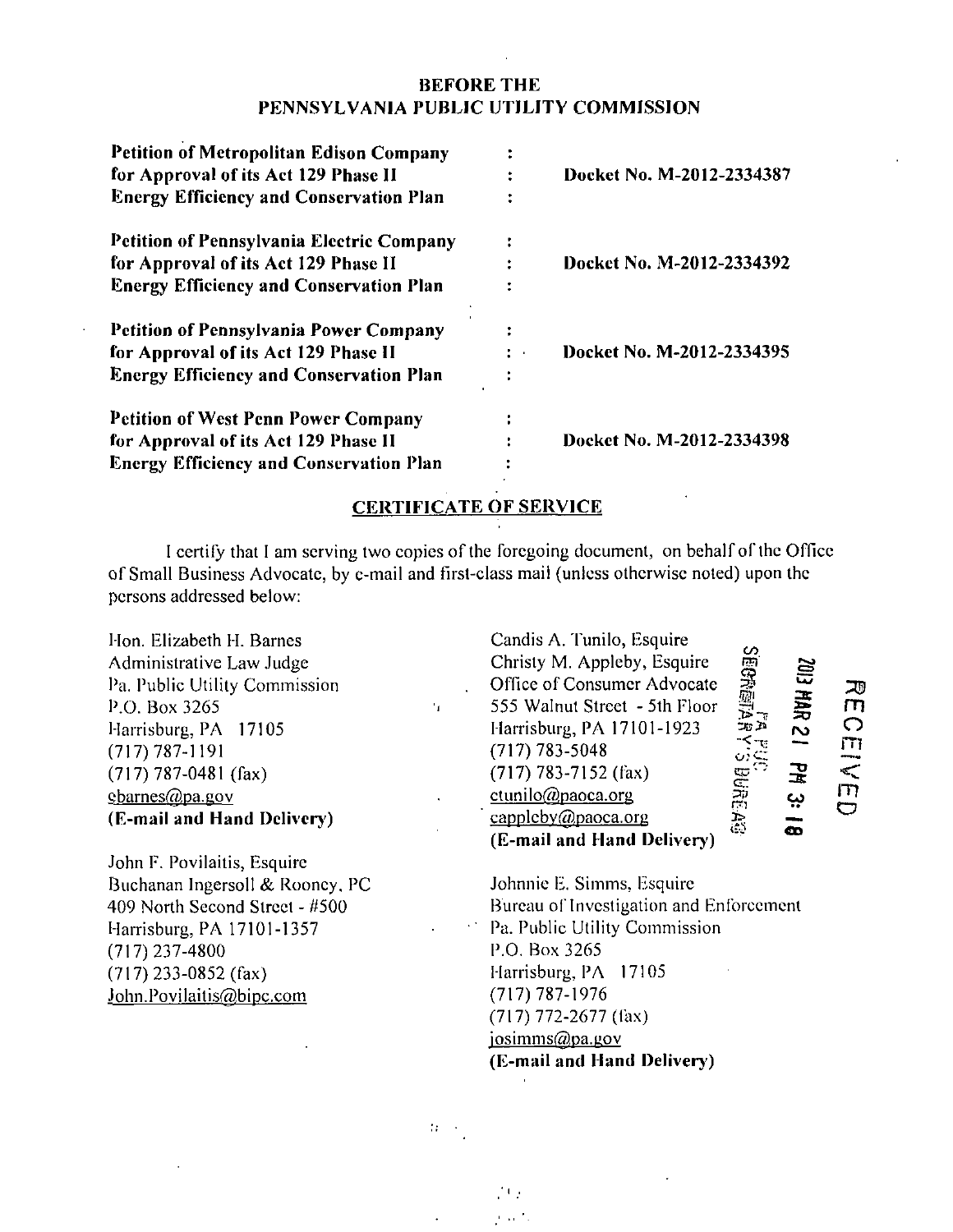Lauren M. Lepkoski, Esquire FirstEnergy Service Company 2800 Pousville Pike P. O. Box 16001 Reading, PA 19612-6001 (610) 921-6203 (610) 939-8655 (fax)  $llepkoski@first energycorp.com$ 

Teresa K. Schmittberger, Esquire Vakiliki Karandrikas, Esquire Charis Mincavage, Esquire Susan E. Bruce, Esquire McNees Wallace & Nurick P. O. Box 1166 Harrisburg, PA 17108 tschmittberger@mwn.com vkarandrikas@mwn.com  $cmincavage@mwn.com$ sbrucc@mwn.com

Heather M. Langeland, Esquire PennFuture 200 First Avenue - #200 Pittsburgh, PA 15222  $langeland@pennfuture.org$ 

Derrick Price Williamson, Esquire Barry A. Naum, Esquire Spilman Thomas & Battle, PLLC 1100 Bent Creek Blvd.-#101 Mechanicsburg, PA 17050 (717) 795-2740 (717) 795-2743 (fax) dwilliamson@spilmanlaw.com  $b$ naum $@$ spilmanlaw.com

Kathy J. Kolich, Esquire FirstEnergy Service Company 76 South Main Street Akron, OH 44309 (330) 384-4580 (330) 384-3875 (fax) kjkolich@firstenergycorp.com

 $\mathcal{A}=\mathcal{A}$ 

 $\mathcal{L}^{\text{max}}$ 

Julia A. Conovcr, Esquire Kevin McKcon, Esquire Christopher M. Arfaa, Esquire Thomas J. Sniseak, Esquire William E. Lehman, Esquire Hawkc McKcon & Sniseak 100 North Tenth Street Harrisburg, PA 17101 iaconover@hmslegal.com kimckeon@hmslegal.com cmarfaa@hmslegal.com  $1$ jsniscak $@$ hmslegal.com welehman@hmslegal.com

Mark C. Morrow, Esquire UGI Corporation 460 North Gulph Road King of Prussia, PA 19406 (610) 768-3628 (610) 992-3258 (fax) morrowm@ugicorp.com

Joseph L. Vullo, Esquire 1460 Wyoming Avenue Forty Fort, PA 18704 (570) 288-6441 (570) 288-4598 (fax) jlvullo@aol.com

Harry S. Gcllcr, Esquire Patrick M. Cicero, Esquire Pennsylvania Utility Law Project 118 Locust Street Harrisburg. PA 17101 (717) 236-9486 (717) 233-4088 (fax) pulp@palegalaid.nct